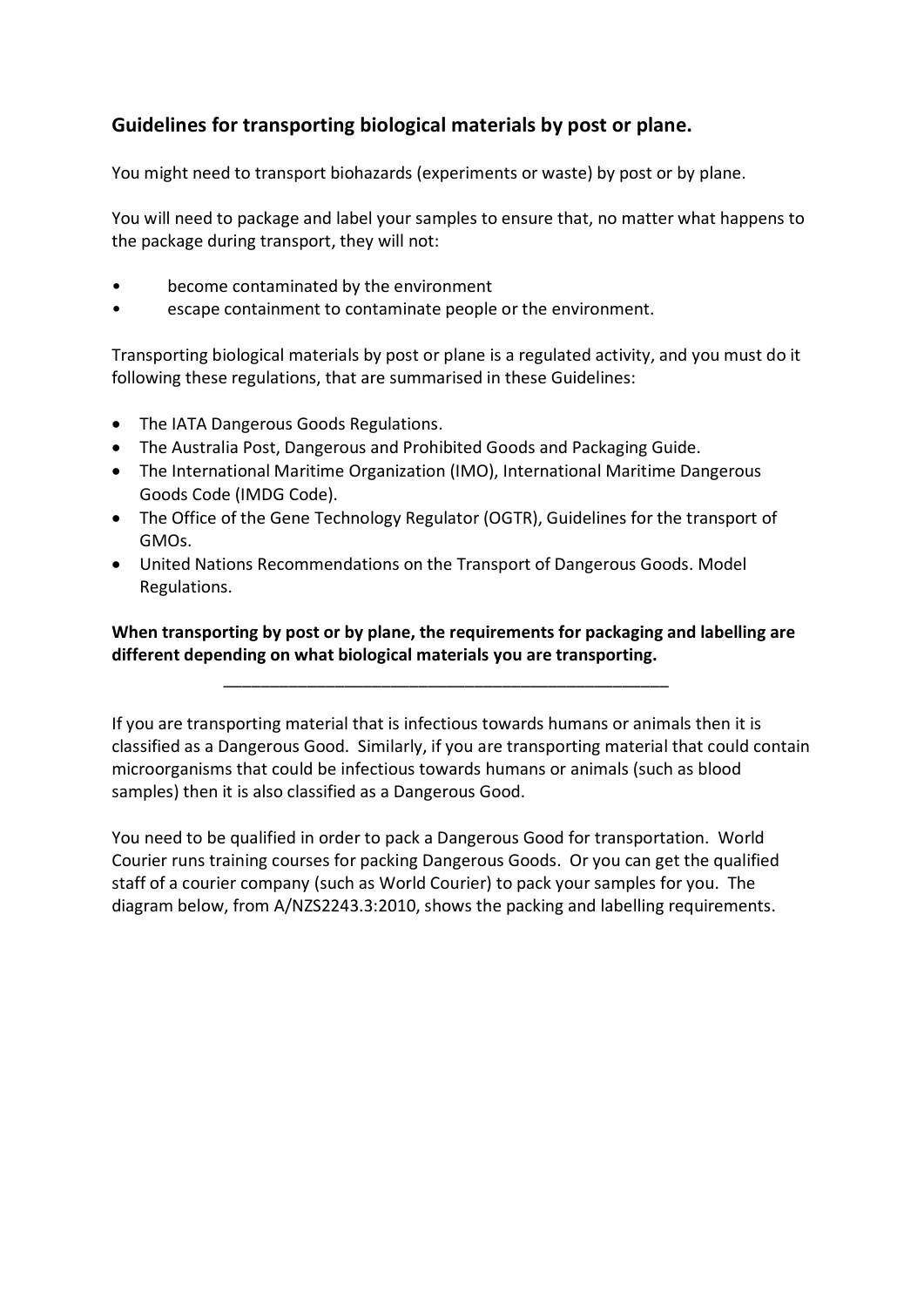

(a) Packing and labelling of Category A infectious substances



(b) Packing and labelling of Category B infectious substances

FIGURE 3 EXAMPLES OF TRIPLE PACKAGING SYSTEMS

#### MORE INFORMATION:

In Australia, Item 92.120 of the Civil Aviation Safety Regulations specifies required training for packing dangerous goods for transport by air. All persons who pack dangerous goods for transport by air (including enclosing the goods in packaging, marking or labelling the consignment or preparing a shipper's declaration) are required to successfully complete a course approved by the Civil Aviation Safety Authority, Australia.

The IATA Dangerous Goods Regulations define the requirements for certification, packing instructions, the maximum quantities that can be transported by cargo or passenger